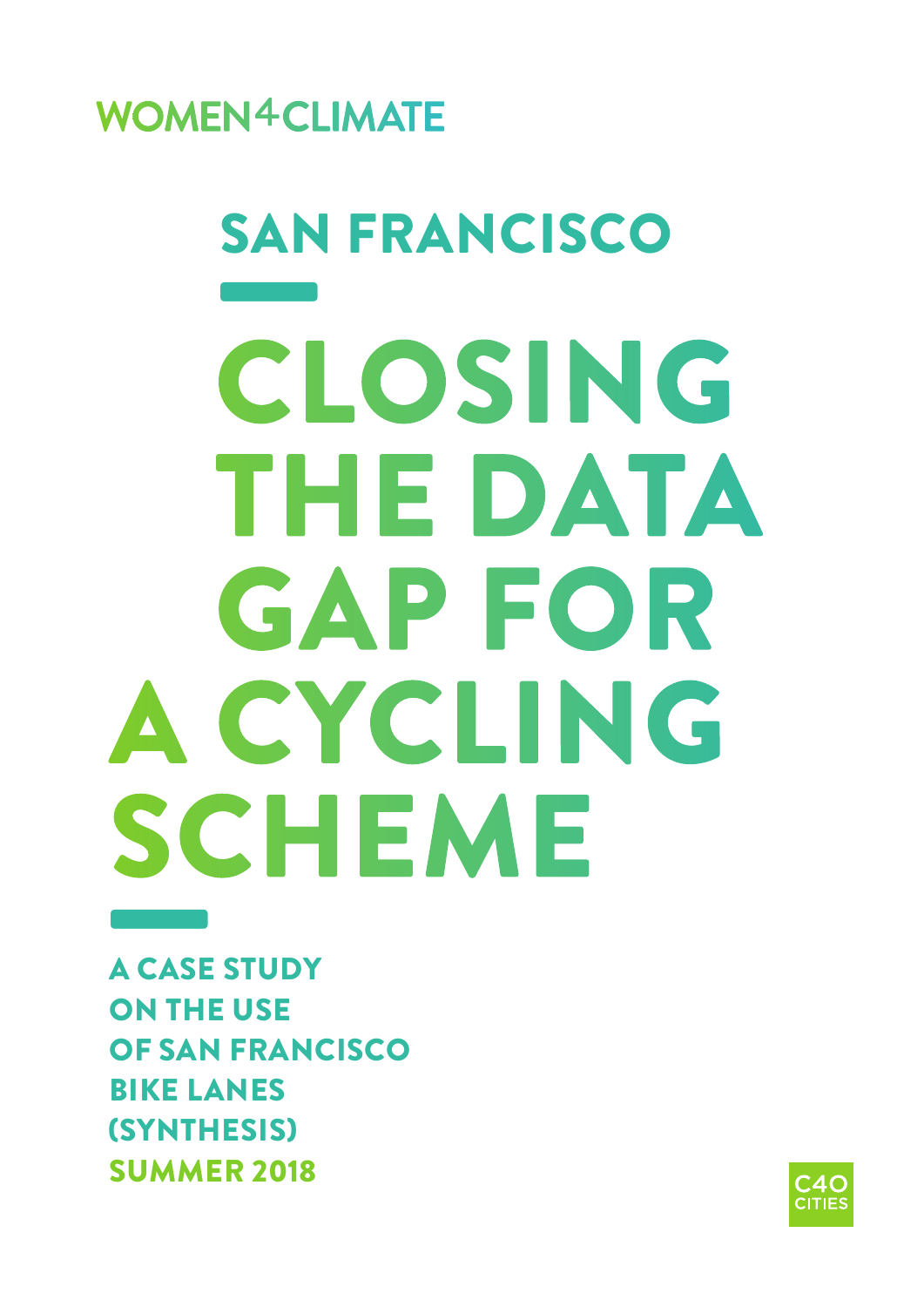# KEY TAKEAWAY



Increasing biking is a key strategy to achieving San Francisco's ambitious climate and sustainability goals: net zero emissions by 2050 and 80% of all trips by sustainable modes (such as biking, walking or transit) by 2030. Currently, only 3.9% of all trips are by bike, significantly less than the 10% projected for 2030 to help the City to achieve the 80% goal.

To increase diversity and inclusion in urban biking, cities must adopt a holistic approach to biking infrastructure that includes investments in both material infrastructure and sociocultural infrastructure. Material infrastructure (protected bike lanes and secure bike parking) is needed to support existing cyclists and encourage novice or less confident cyclists. San Francisco's Transit First policy acknowledges the importance of safe streets, quality bike lanes, and secure bike parking to promote bicycling. However, investments in sociocultural infrastructure (i.e., partnerships with underrepresented communities) are also necessary to challenge gender and cultural biases that keep women and people of color from cycling. Together, material and social infrastructure work in tandem to make biking more inclusive and help San Francisco achieve its mode shift goals.

**Paper Prepared for the C40 Cities Climate Leadership Group Elizabeth Deakin, Vidya Bhamidi, Dorry Fukami, Tasha Golani and Margaret McCarthy**

**Images :**  © Istock/Hal Bergman, © Istock/SpVVK, **Design by Datcha**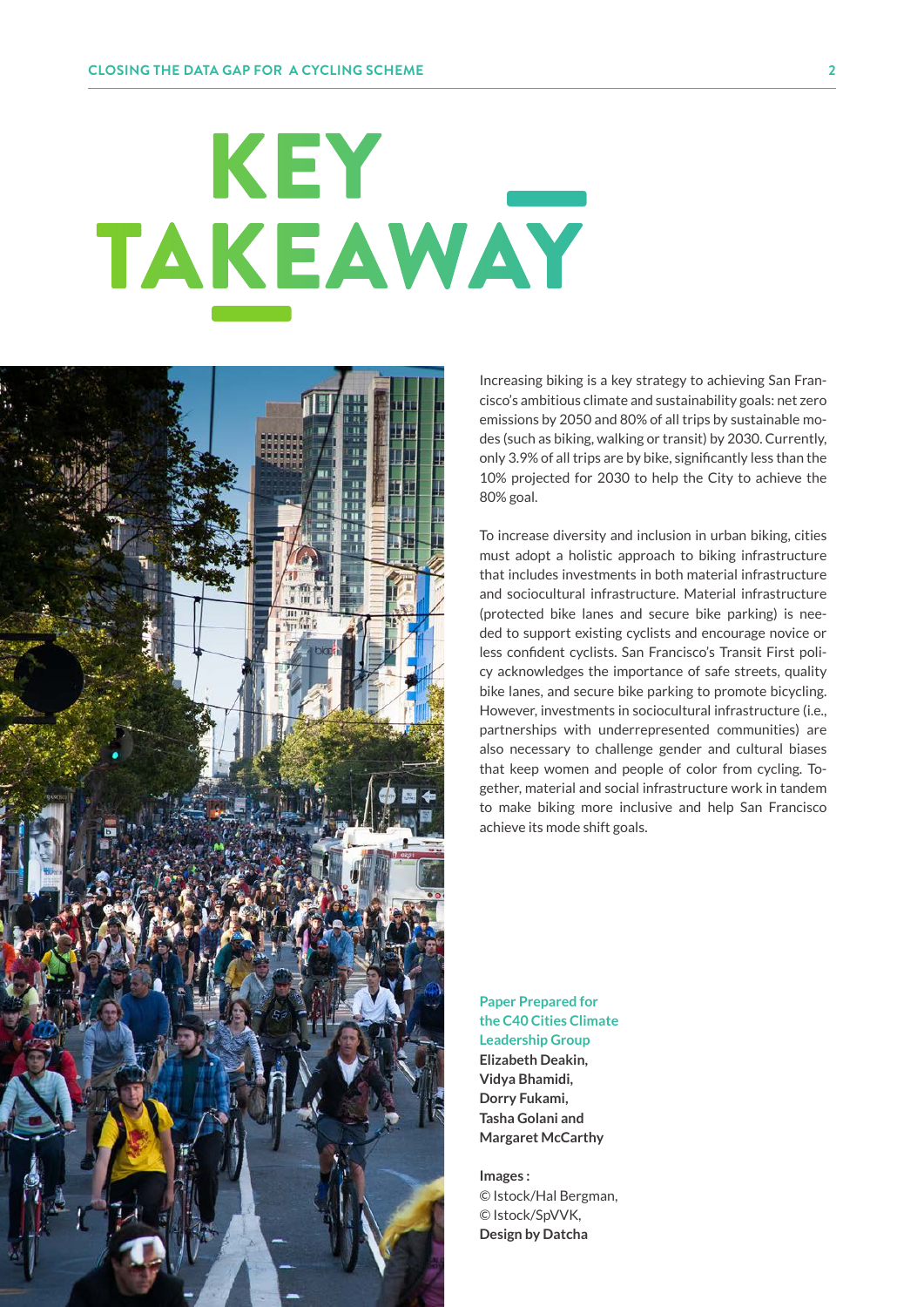# BACK- – GROUND

The C40 Women4Climate initiative strives to empower and inspire the next generation of climate leaders, drive climate action, and raise awareness through research on gender, cities, and climate change to highlight the pivotal role women play in championing climate policies. More than that, the Women4Climate campaign strives to understand how climate action itself must be re-thought to account for gender and wider issues of inclusivity. This case study of women and cycling in San Francisco is one of six case studies that examines how cities can adopt gender-inclusive climate action in policy and practice.

In San Francisco, women are only 29% of cyclists despite being 49% of the population. This gender gap in biking is more nuanced, as women of Asian descent and especially women of Hispanic/Latina descent are underrepresented in biking. This case study examines the gender gap (as well as racial and socioeconomic inequalities) in San Francisco biking. The researchers focused on San Francisco's South of Market District (SoMa), which has received numerous bike lane improvements, and collected data via bike counts, intercept surveys, and pedestrian interviews, as well as focus groups with residents from across the City.

# MAIN **FINDINGS** dy found that:

Consistent with other US studies, this study found that: (i) White men are disproportionately represented in city biking, (ii) Women bike less and are more likely to bike during off-peak hours for non-work purposes than men, and (iii) Fear of injuries and bike theft are major deterrents to biking for both women and men. Cultural and social factors largely contribute to the underrepresentation of women, Asians, and Hispanic/Latinos in city biking. Overcoming gender and ethnic/racial biases will require investment in partnerships with these communities to complement investments in protected bike lanes and secure bike parking.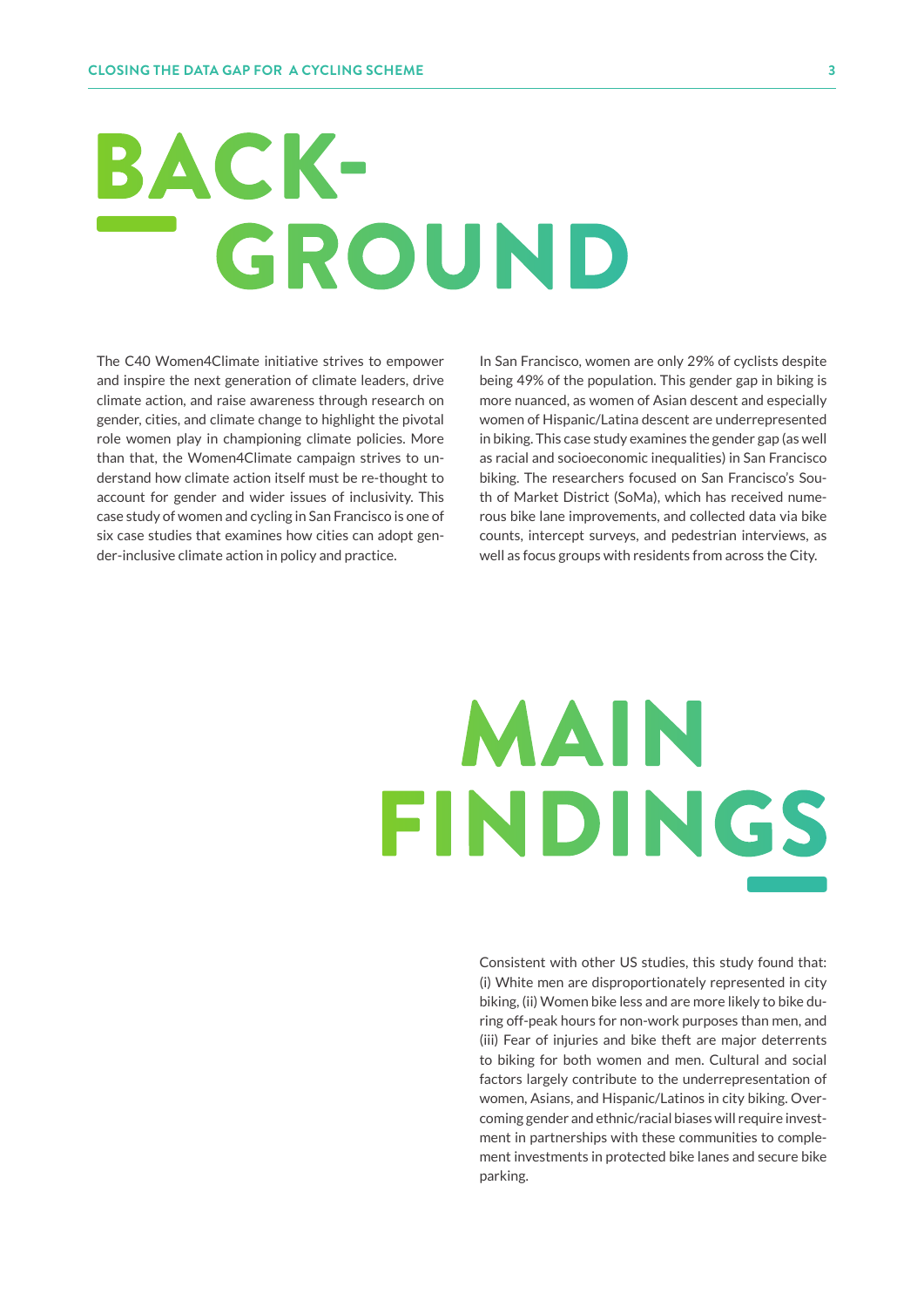# RESEARCH **HIGHLIGHTS** – –

## FEMALE USERS OF THE SOMA BIKE LANE

Women cyclists using the SoMa bike lanes ranged in age from 19 to 67 and came from households with incomes ranging from under \$20,000 to over \$250,000. Over twothirds of the women cyclists using the SoMa bike lanes bike everyday.

## AGE DISPARITIES IN BIKING

Older people, especially women, were more cautious about biking. Older women were particularly concerned about the increased risk of broken bones from falls or collisions.

## GENDER DISPARITIES IN BIKING

Gender roles affect when, where, how, and why we travel. Women using the SoMa bike lanes bike to/from work more than men do, but are more likely than men to bike to work outside of peak commuting hours. This means they are not counted in typical biking studies that only report peak period journeys. Moreover, social expectations about dress, grooming, and appearance persist despite the allegedly 'relaxed' attitude predominant in the Bay Area, especially for women. Women who don't bike perceive this as a barrier to biking. To get more women biking, women recommended using social networks, such as social events at which women could try biking in a relaxed environment or buddy systems that pair experienced women cyclists with novices. They also recommended women-led bike training and maintenance/repair classes.

### RACIAL DISPARITIES IN BIKING

Asian women and especially Hispanic women are underrepresented in biking. Women from these groups commented that biking was largely a young, white, male activity and that 'people like me' don't bike. Addressing these sociocultural barriers to biking will require more targeted outreach to Asian, Latina, and African American groups.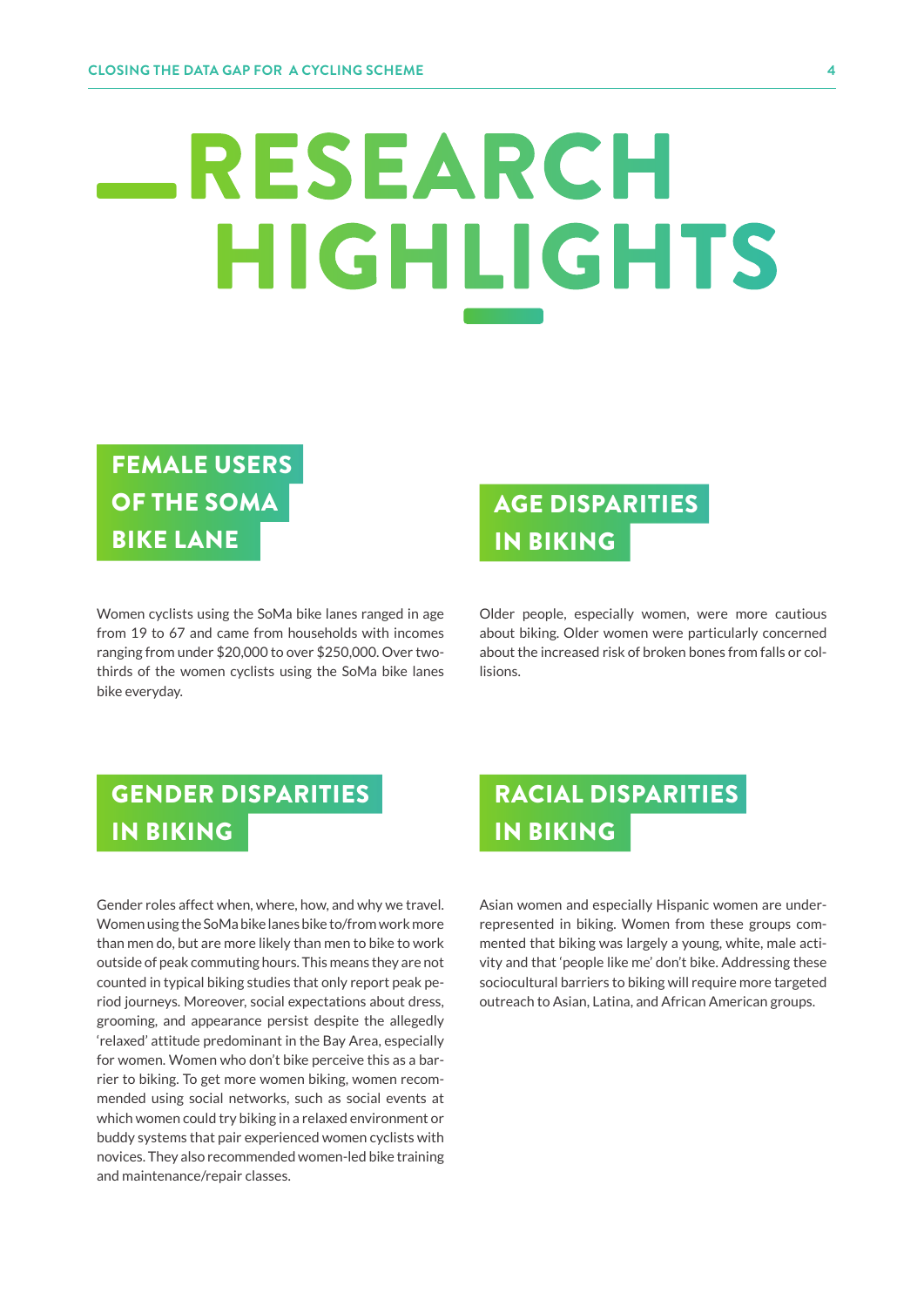## SOCIOECONOMIC DISPARITIES IN BIKING

Cyclists represent a range of income groups. While some may choose biking because it is their most affordable mode of transportation or they are underserved by public transit, for others, it may be a lifestyle choice tied to an ethos of health, personal fitness, and/or environmentalism.

#### BARRIERS TO BIKING

Safety, heavy traffic, speeding, and hostile drivers are concerns for both men and women, but especially women. Bike theft (and perceptions that the police fail to treat it seriously enough) is another major problem and deterrent to biking for women and men. More secure bike parking at residences, workplaces, and other major destinations, as well as clear signage indicating off-street bike parking locations, is necessary.

#### BIKE LANES

Both men and women use, prefer, and want more protected bike lanes. They consider protected bike lanes safer and more comfortable than sharrows or marked but unprotected bike lanes. Most people also felt that the inconsistencies in bike lane designs in San Francisco are confusing for cyclists and drivers alike.